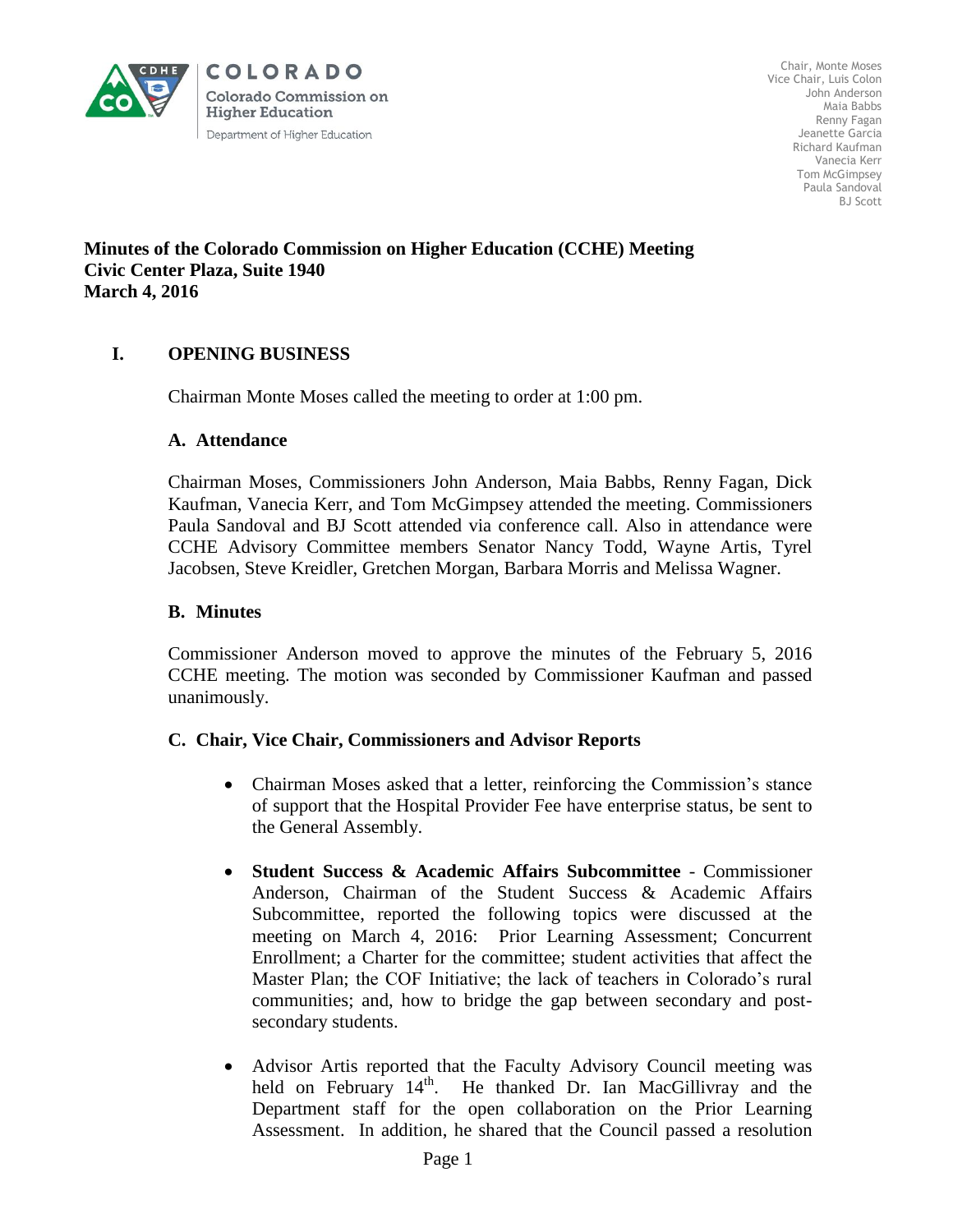supporting the Commission's resolution on the Hospital Provider Fee and asked the Commission include the Faculty Advisory Council's support in subsequent communication on the matter.

- Advisor Jacobsen reported, as a representative for the Colorado Student Government Coalition, that the University of Colorado-Boulder recommends Meningitis B vaccines on college campuses. The Coalition also advocates for the Hospital Provider Fee issue.
- Advisor Kreidler reported on three headlines in Higher Education National Newsletter: the Pennsylvania budget stand-off puts 1,100 higher education jobs at risk, bipartisan ship has created a stalemate and is holding higher education hostage; Louisiana has permanently cut two-thirds of their higher education budget and there is now a \$70 million mid-year cut: and, Illinois Chicago State University has given notice to all 900 of their employees will be laid off in two months unless there is a budget deal.

## **D. Executive Director Report**

Chief Operating Officer Jennifer Sobanet gave the Executive Director's Report in Lt. Governor Joe Garcia's stead. Ms. Sobanet reported the following to the Commission:

- o Introduced Dr. Russ Meyer, as the Interim Student Success and Academic Affairs Officer, stepping in after Dr. Rhonda Epper took a position as Provost with the Community College of Denver. The Department is in the process of hiring a permanent replacement for Dr. Epper and hope to be able to introduce the new Chief Student Success and Academic Officer Affairs at the next CCHE meeting.
- $\circ$  Follow up to February 5<sup>th</sup> CCHE meeting presentation by Mr. Brandon Busteed: USA Funds and Gallup Purdue Index will be working with the Department to bring high national level information to the Colorado and the state's higher education institutions.
- $\circ$  Also at the February 5<sup>th</sup> meeting, staff suggested language for an amendment that the Commission approved for the Prior Learning Assessment action item but Commissioner Colón invited staff to review that language. The amendment that was approved read, "Institutions may advise students with PLA credits that the student may be more successful in subsequent coursework if they take the college course but the institution may not require the student take the college course." Staff concluded that language is adequate and the Commission will see it in the agenda item to approve the AP and IB PLA recommendations in the formal Commission policy template, which is an action item for today.

## **E. Public Comment**

Mr. Adam Sanchez, from the University of Colorado-Denver (UCD) is the Vice President of Students for Intellectual Property, shared with the Commission efforts being undertaken around intellectual property rights and royalty shares for students. He asserted that the University of Colorado is making claims to a portion of an invention because of significant use of their resources. In addition, he claimed that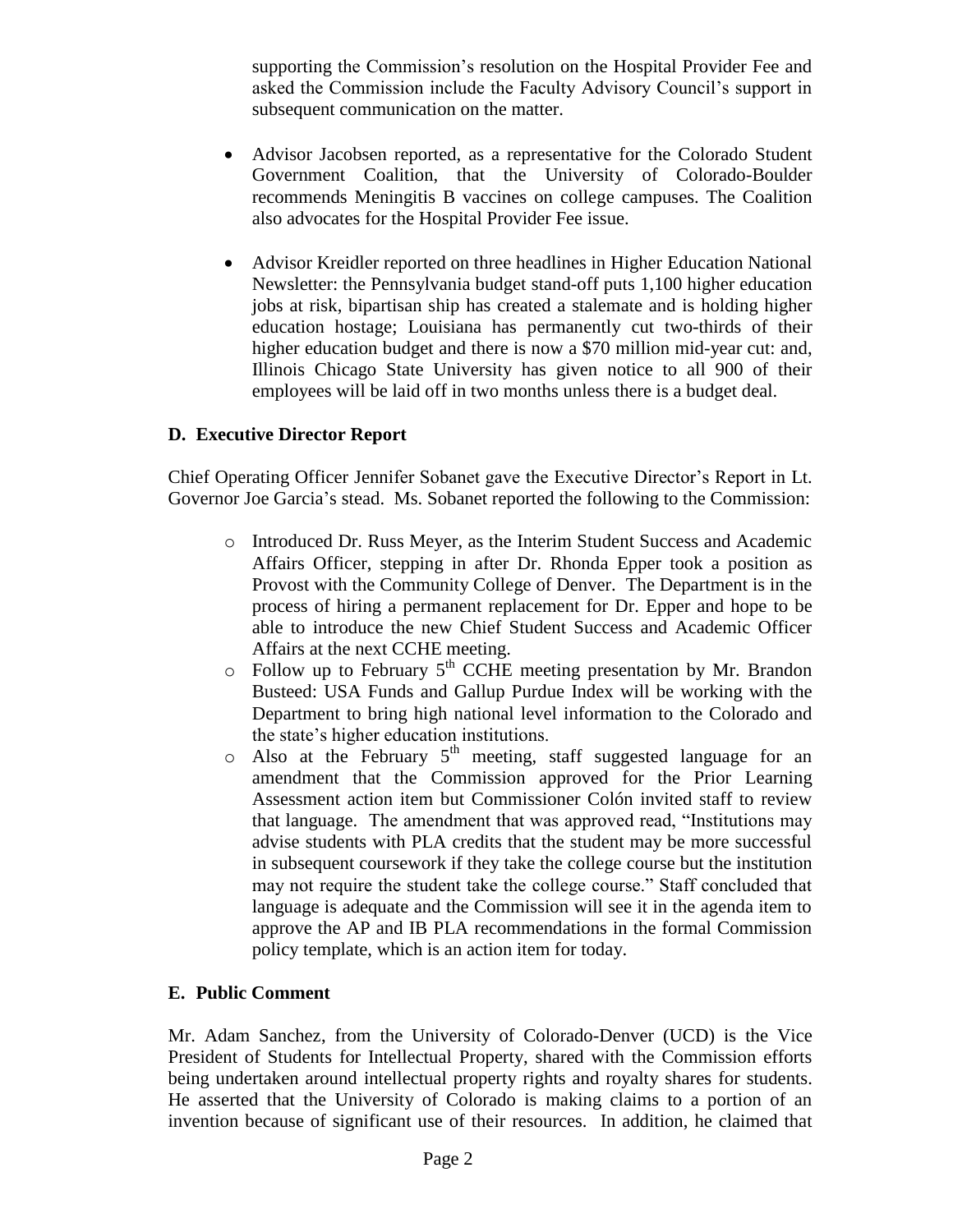some institutions claim 100% owenership. Mr. Sanchez asked that this subject be a discussion at the next CCHE meeting.

Chairman Moses said the Commission would take Mr. Sanchez' request under advisement. The Chairman also told him that the actual oversight of issues of this type fall to the legislature or are at an institutional level and are not under the statutory authority of the Commission.

Mr. John Bennet, Associate Vice Chancellor for Innovation Initiatives at the University of Colorado – Anschutz campus told the Commission that he is responsible is directing InWorks, a collaborative innovation group, that provides facilities for students to develop ideas and inventions with no claim on intellectual property. Mr. Bennet asserted that CU makes no claim on Mr. Sanchez on the group's inventions.

## **II. Consent Items**

- A. **Recommend Approval of Bachelor of Arts in Entrepreneurship at Metropolitan State University of Denver** – Dr. Ian Macgillivray
- B. **Recommend Approval of Bachelor of Arts in Global Business Studies at Metropolitan State University of Denver** – Dr. Ian Macgillivray
- C. **Recommend Approval of Bachelor of Science in International Business at Metropolitan State University of Denver** – Dr. Ian Macgillivray
- D. **Recommend Retroactive Approval of Bachelor of Fine Arts in Animation, Film and Motion Design at Colorado Mesa University** – Dr. Ian Macgillivray
- E. **Recommend Approval of Bachelor of Arts in Early Childhood Education at Adams State University** – Dr. Ian Macgillivray & Dr. Robert Mitchell
- F. **Recommend Approval of Education Doctorate in Leadership at Adams State University** – Dr. Ian Macgillivray & Dr. Robert Mitchell
- G. **Recommend Approval of Master of Arts in Applied Sport Psychology at Adams State University** – Dr. Ian Macgillivray
- H. **Two-Year Cash Funded Capital Program List – Colorado State University – Ft. Collins** – Cat Olukotun
- I. **Two-Year Cash Funded Capital Program List – Ft. Lewis** College Cat Olukotun
- J. **Degree Authorization Act – Recommend Approval for the Renewal of Authorization** – Heather DeLange

 Commissioner McGimpsey moved to approve consent items A through J. The motion was seconded by Commissioner Babbs and unanimously passed.

#### **III. Discussion Items**

**A. Fiscal Year 2016-17 Need-Based Financial Aid Allocation Model** – Andrew Rauch, Lead Financial Analyst, presented the allocation model for State's needbased student financial aid grant program. The general principles of the model include: supporting timely completion and progress through college; targeting aid to students with the most need; treating Pell eligible students similarly across institutions; and, ensuring predictability for financial aid administrators from year to year. As a decentralized financial aid state, the allocations to the institutions are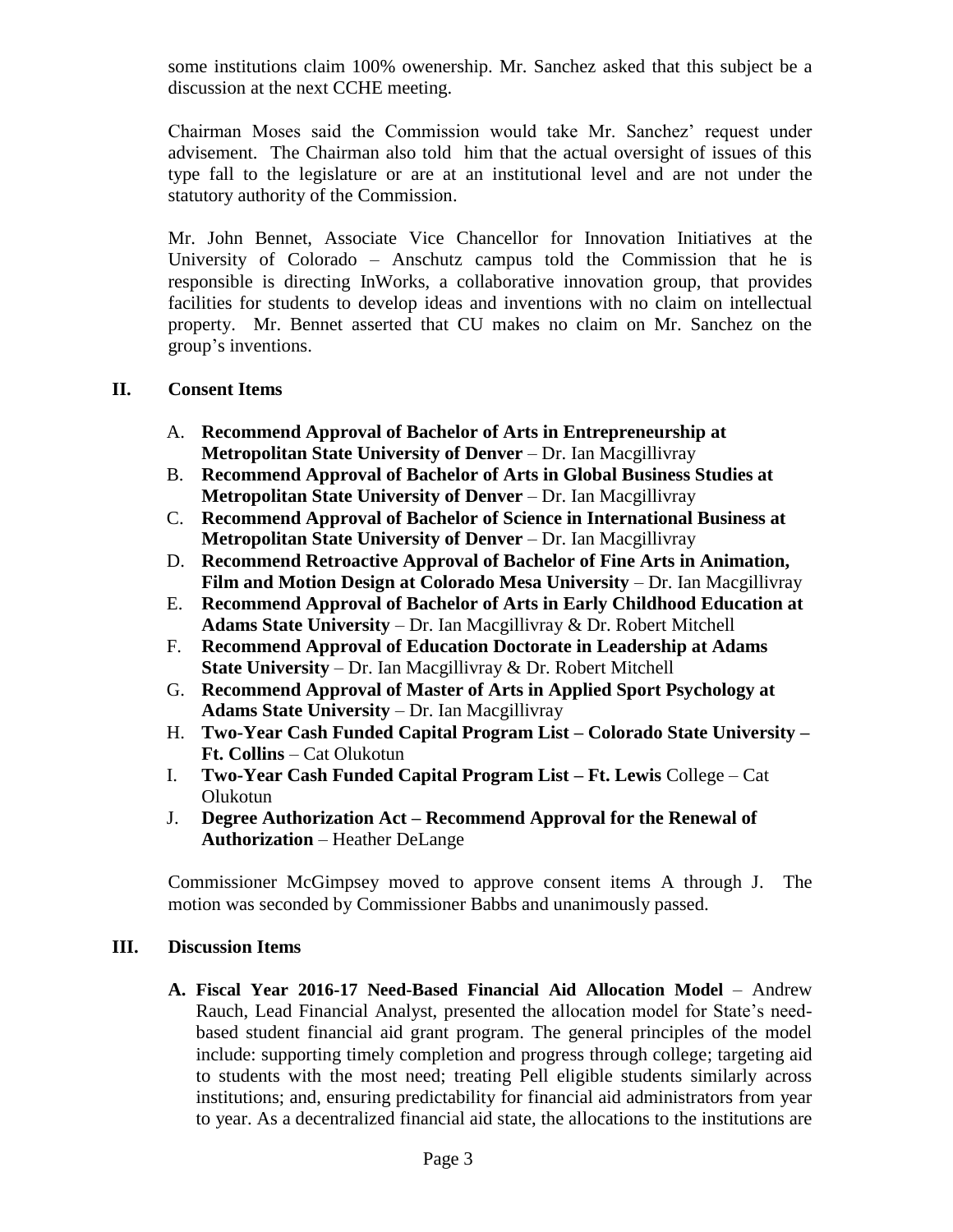the primary tool the Commission has to drive its policy agenda toward completions and Master Plan goals - working to incent completion by increasing the dollar amount awarded to students as they progress through grade levels.

The increment between all the grades is the same (\$314); the allocation for a senior level FTE is three increments higher, or \$942 more than the allocation for a freshman FTE. The three proposed models align with the Completion Incentives Model approach by incentivizing completions; targeting aid toward the most needy students; and, treating Pell-eligible students the same across institutions of higher education.

Model One serves to show how the allocation would work based on raw data. Models Two and Three work to encapsulate the idea of predictability for institutions by having guardrail provisions built into the models. These provisions keep institutions from gaining more, or losing less, than 5% in Model Two and 10% in Model Three. These models were shared with the Financial Aid Advisory Council with Model Two gaining the most support for its predictability, while still meeting the other goals of the model. The increment between the grade levels is the same in all of these models, but the allocation amount is slightly different to balance out the model.

**B. Tuition Policy -** Todd Haggerty, Lead Finance Analyst, provided information on recommended policy revisions to Commission Policy Section VI, Part C "Tuition and Fees."

The recommended changes to Commission policies to clearly outline the Commission's role and processes and procedures for establishing the tuition increase limit and governing board request for additional flexibility were given. Mr. Haggerty explained that following the February  $5<sup>th</sup>$  Commission meeting, staff met with the Chief Financial Officers and the Fiscal Affairs and Audit Committee to discuss additional changes to the tuition policy. Mr. Haggerty noted that key changes from the draft presented at the February Commission meeting are as follows:

- Expresses the tuition policy limit (full flexibility) for FY 2016-17 that the Commission adopted on October 29, 2015, and limit (if applicable) in a separate memorandum to the governing boards rather than annually amending Commission policy.
- Adds language to indicate that tuition limits or restrictions imposed by the General Assembly will supersede any tuition increase limit adopted by the Commission.

Mr. Haggerty reiterated that the tuition policy process is running parallel with legislative process and there should be clarity on the direction of the General Assembly following the March  $9<sup>th</sup>$  figure setting for higher education. He added, regardless of General Assembly's action, he doesn't expect significant changes to policy except for Section 6 of the policy - which relates to tuition revenue spending authority and the Commission's ability to utilize a contingency fund—as had been practice prior to fiscal year 2012.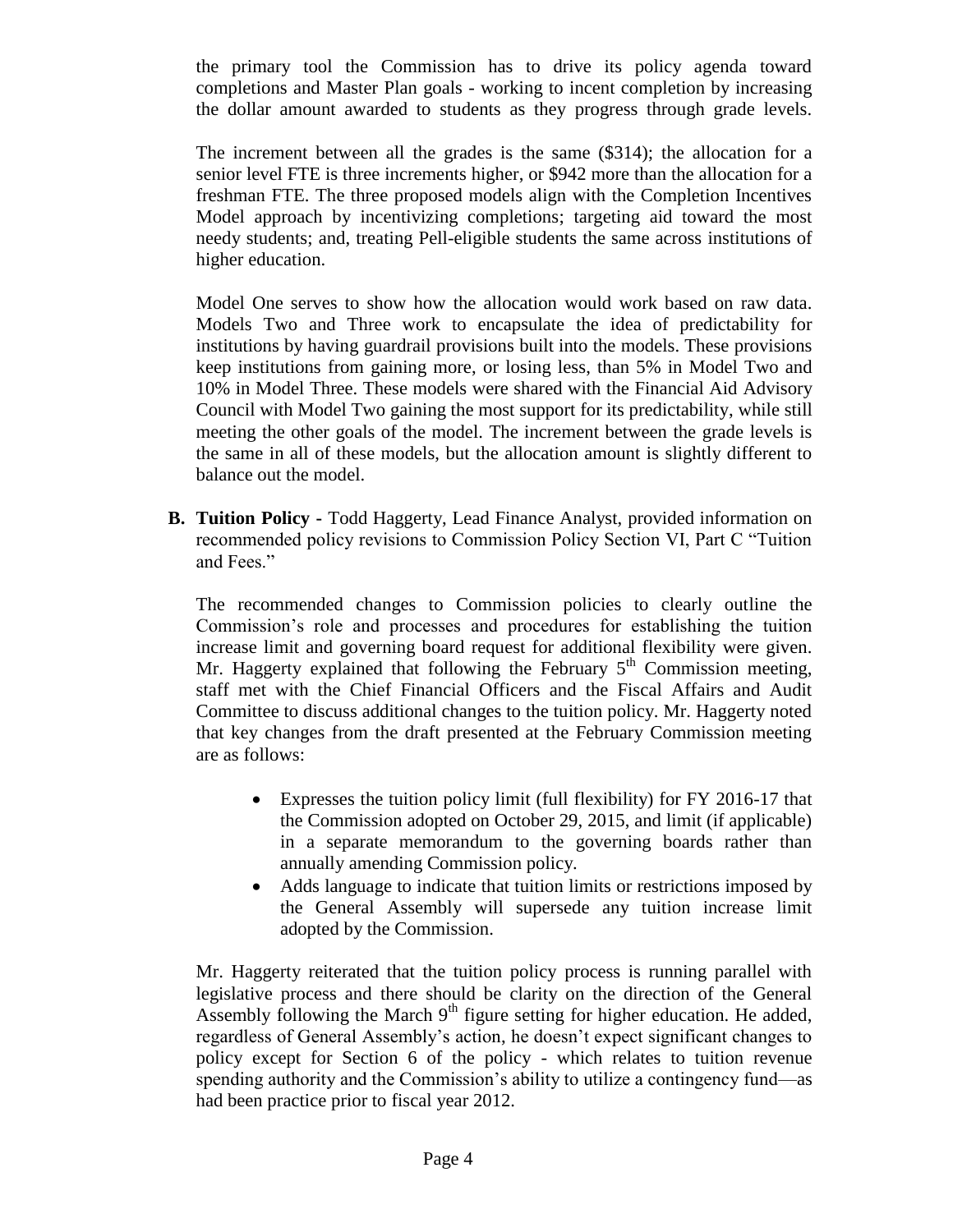Chairman Moses asked about the General Assembly's opinion on the Commission policy. Mr. Haggerty responded there will be a better understanding of the General Assembly's view on the policy following figure setting on March 9 and the economic and revenue forecast on March  $18<sup>th</sup>$ .

Commissioner Fagan asked about the difference between tuition policy and a tuition limit. In response, Mr. Haggerty stated that in Colorado, and across the states, tuition policy has historically meant a limitation on the tuition increases. He added that this is why staff recommended amending the CCHE policy to reflect a process to determine a tuition limit rather than amending the policy each year.

Ms. Sobanet added that the process will become much clearer in the coming fiscal year when the Commission will be able to see the development of the budget request in tandem with the tuition increase limit for fiscal year 2017-18.

Senator Todd requested that staff continue their efforts to inform all legislators on the connection between the State's level of investment and tuition increases.

Mr. Haggerty concluded his comments by reiterating that the revisions are based on the CCHE and Governor's tuition policy proposal that is being considered by the 2016 General Assembly and that the proposed CCHE policy revisions assumes the General Assembly will concur with the proposal. If the General Assembly does not concur with the proposal and takes a different approach, the tuition policy may need to be adjusted accordingly. The Commission can expect to have the tuition policy, depending on legislative action, as either a discussion item or action item for the April meeting.

- **C. Legislative Update** Kachina Weaver. Legislative Liaison, provided Commissioners and Advisors with a list of bills be tracked by the Department, all of which the Department is neutral on at this point. Ms. Weaver provided more detail around the discussions with the JBC and institutions around the formula and tuition policy, as well as next steps in the process. Advisor Artis asked for clarification around the intent of HB 16-1144, regarding transparency of college courses for high school students. Ms. Weaver explained that this bill would require local districts to inform high school students about post-secondary courses they are considering that do not meet the concurrent enrollment requirements and may not be transferrable.
- **D. Degree Authorization Act – Update on the Closure of Westwood College -** Heather DeLange, Academic Policy Officer, provided an update on the closure of Westwood College. She highlighted the teach-out agreement that Westwood College entered into with National American University (NAU). Norm Blome, Chief Compliance Officer at Westwood College, provided the details regarding the closure. Dr. Ron Shape, CEO of NAU and Michael Trump, Associate General Counsel for NAU, also provided comments as to the details from the NAU side regarding the agreement.
- **E. Hospital Provider Fee Update** Kachina Weaver provided a status update on the efforts to change the Hospital Provider Fee to an enterprise. She explained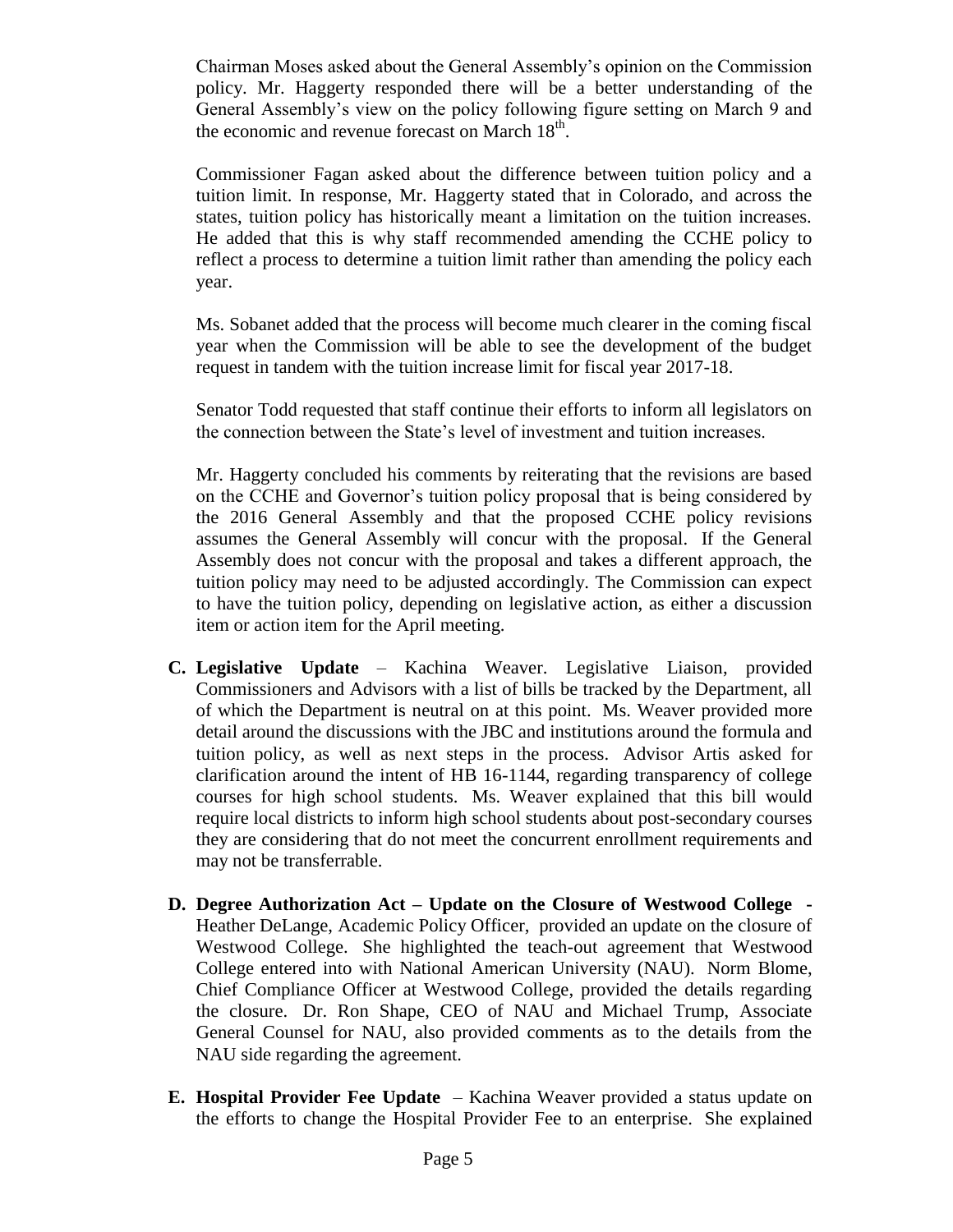that a recent AG opinion was issued confirming that this action would be constitutional and within the authority of the Legislature to act upon. Ms. Weaver had drafted a letter for the Commission that would reiterate the Commission's support for the change, reminding legislative leaders about the resolution that the Commission passed in August 2015 to this effect, as well as the pointing out the support of institutions and other non-higher education groups. Chairman Moses asked that the message of the letter be strengthened to include an "ask" that the issue at least be allowed to come for a vote.

## **IV. Action Items**

**A. Recommend Approval of Commission Policy I, X: Prior Learning Assessment –** Dr. Ian Macgillivray, Director of Academic Affairs, presented this item for action. A related question was asked about next steps in the PLA process. Dr. Macgillivray explained that, because there is not as much clear cut data on CLEP and DSST exams and student success, the Constituent Review Team that meets on Monday, March 7, 2016 will likely recommend to the Commission that the deadline for cut scores on CLEP and DSST exams be extended to late 2016 to allow faculty and the Department to study them.

Commissioner Anderson moved to approve Commission Policy I, X. The motion was seconded by Commissioner Kaufman and unanimously passed.

# **V. DHE Presentations to Commission**

**A. 2016 Legislative Report on the Postsecondary Progress and Success of High School Graduates –**Luke Banaszak, Data Management and Research Analyst, presented to the Commission a PowerPoint Presentation overviewing the 2016 Postsecondary Success and Outcomes Report. The Report analyzes the postsecondary outcomes of Colorado high school graduates from 2009 through 2014, and the presentation highlighted significant findings from this report.

Commissioner Kerr asked that the calculation of enrollment rates and remediation rates be clarified, and that the difference between retention rates and relatively low attainment rates be addressed. Mr. Banaszak, regarding the former, explained that enrollment rates are calculated as a proportion of the entire graduating class, while the remedial rate is limited to students who enrolled at a postsecondary institution. Regarding the latter, Mr. Banaszak noted that the issue of third and fourth year retention is being increasingly analyzed. Advisor Kreidler emphasized the significance of third and fourth year retention, and explained that the issue is deeply analyzed at Metropolitan State University.

Chairman Moses asked that the minor increase in the proportion of graduates enrolling at out-of-state colleges be addressed. Mr. Banaszak explained that empirical information on the issue was not immediately available, and then noted that previously declining in-state enrollment is better explained by the increase in non-enrollments than out-of-state enrollments.

**B. Online Admission Standards Tool Presentation -** Carl Einhaus, Director of Student Success and Dawn Taylor Owens, Executive Director of College In